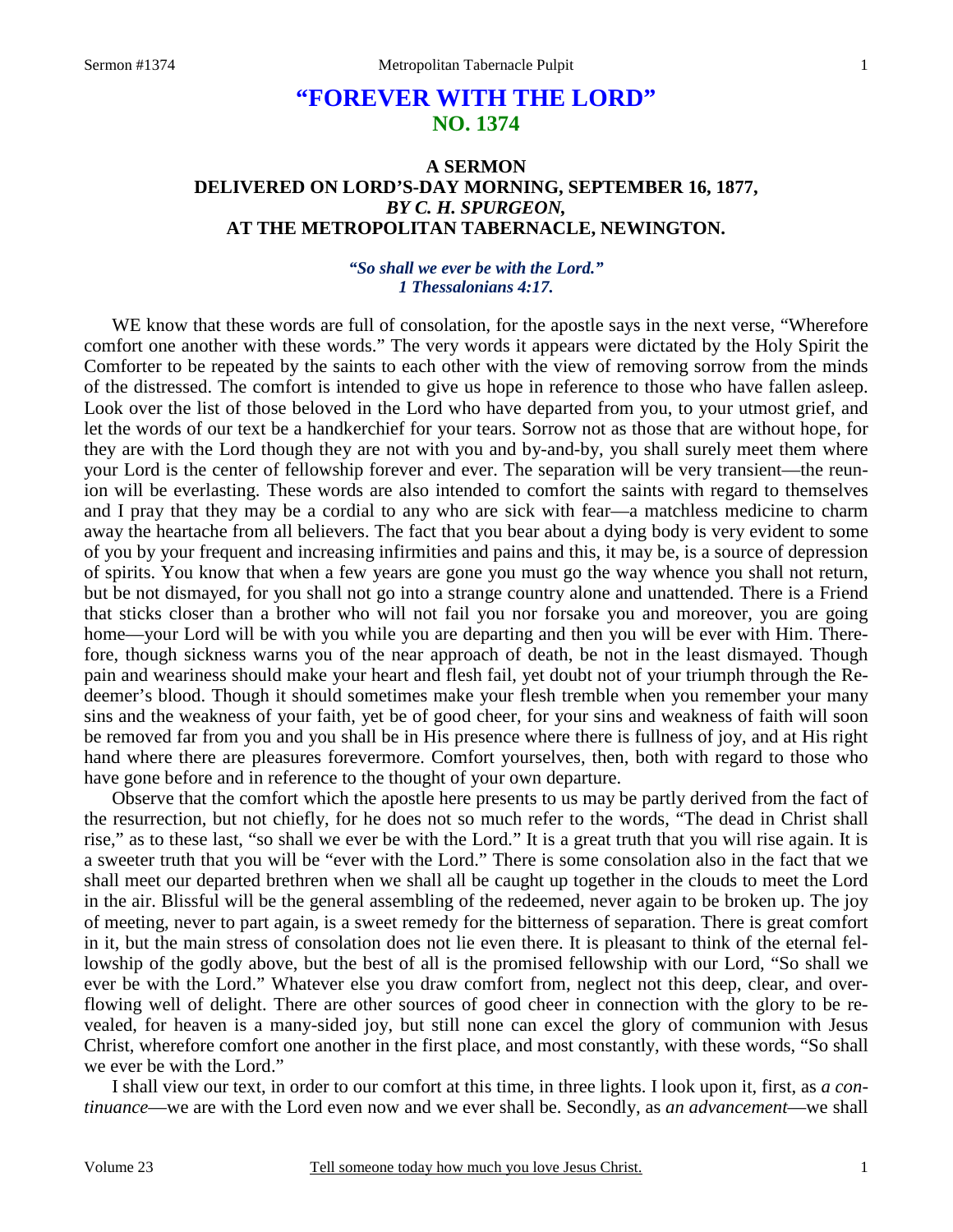before long be more fully with the Lord than we are now. And thirdly, as *a coherence*—for we both are and shall be with Him in a close and remarkable manner.

**I.** I regard the text as A CONTINUANCE of our present spiritual state, "So shall we ever be with the Lord." To my mind, and I think I am not incorrect in so expounding, the apostle means that nothing shall prevent our continuing to be ever with the Lord. Death shall not separate us, nor the terrors of that tremendous day when the voice of the archangel and the trumpet of God shall be heard. By divine plan and arrangement, all shall be so ordained that, "So shall we ever be with the Lord." By being caught up into the clouds, or in one way or another, our abiding in Christ shall remain unbroken. As we have received Christ Jesus the Lord, so shall we walk in Him, whether in life or in death.

I understand the apostle to mean that we are with the Lord now and that nothing shall separate us from Him. Even now, like Enoch, we walk with God and we shall not be deprived of divine communion. Our fear might be that in the future state something might happen which would become a dividing gulf between us and Christ, but the apostle assures us that it will not be so, there shall be such plans and methods used that, "so shall we ever be with the Lord." At any rate, I know that if this is not the truth here intended, it is *a* truth worthy to be expounded and therefore I do not hesitate to enlarge upon it.

We are with the Lord *in this life* in a high spiritual sense. Read you not, in the epistle to the Colossians, "For you are dead and your life is hid with Christ in God"? Were you not "buried with Him in baptism wherein also you are risen with Him through the faith of the operation of God, who has raised Him from the dead"? Do you not know what it is to be dead to the world in Him and to be living a secret life with Him? Are you not risen with Christ? Yes, and do you not understand, in some measure, what it is to be raised up together and made to sit together in the heavenlies in Christ Jesus? If you are not with Him, brethren, you are not Christians at all, for this is just the mark of the Christian, that he follows with Christ. It is essential to salvation to be a sheep of Christ's fold—no, more—a partaker of Christ's life, a member of His mystical body, a branch of the spiritual vine. Separated from Him we are spiritually dead. He Himself has said, "If a man abides not in Me, he is cast forth as a branch and is withered, and men gather them and cast them into the fire and they are burned." Jesus is not far from any of His people—no, it is our privilege to follow Him wherever He goes, and His loving word to us is, "Abide in Me, and I in you." May He enable us sweetly to realize this. We are, dear brethren, constantly with Christ in the sense of abiding union with Him, for we are joined unto the Lord and are one spirit. Sometimes this union is very sweetly apparent to ourselves, "We know that we are in Him that is true," and in consequence we feel an intense joy, even Christ's own joy fulfilled in us. For the same reason we are at times bowed down with intense sorrow, for being in and with Christ, we have fellowship with Him in His sufferings, being made conformable with His death. This is such sweet sorrow that the more we experience it, the better—

> *"Live or die, or work or suffer, Let my weary soul abide, In all changes whatsoever, Sure and steadfast by Your side. Nothing can delay my progress, Nothing can disturb my rest, If I shall, where'er I wander, Lean my spirit on Your breast."*

This companionship is, we trust, made manifest to others by its fruits. It ought always so to be—the life of the Christian should be manifestly a life with Christ. Men should take knowledge of us that we have been with Jesus and have learned of Him. They should see that there is something in us which could not have been there if it were not for the Son of God—a temper, a spirit, a course of life which could not have come by nature, but must have been worked in us through grace which has been received from Him in whom dwells a fullness of grace, even our Lord Jesus Christ. Brethren, if we are what we ought to be, our life is spent in conscious communion, growing out of continued union with the Lord Jesus Christ, and if it is so, we have that rich assurance which is written by the beloved John, "If that which you have heard from the beginning shall remain in you, you also shall continue in the Son and in the Father."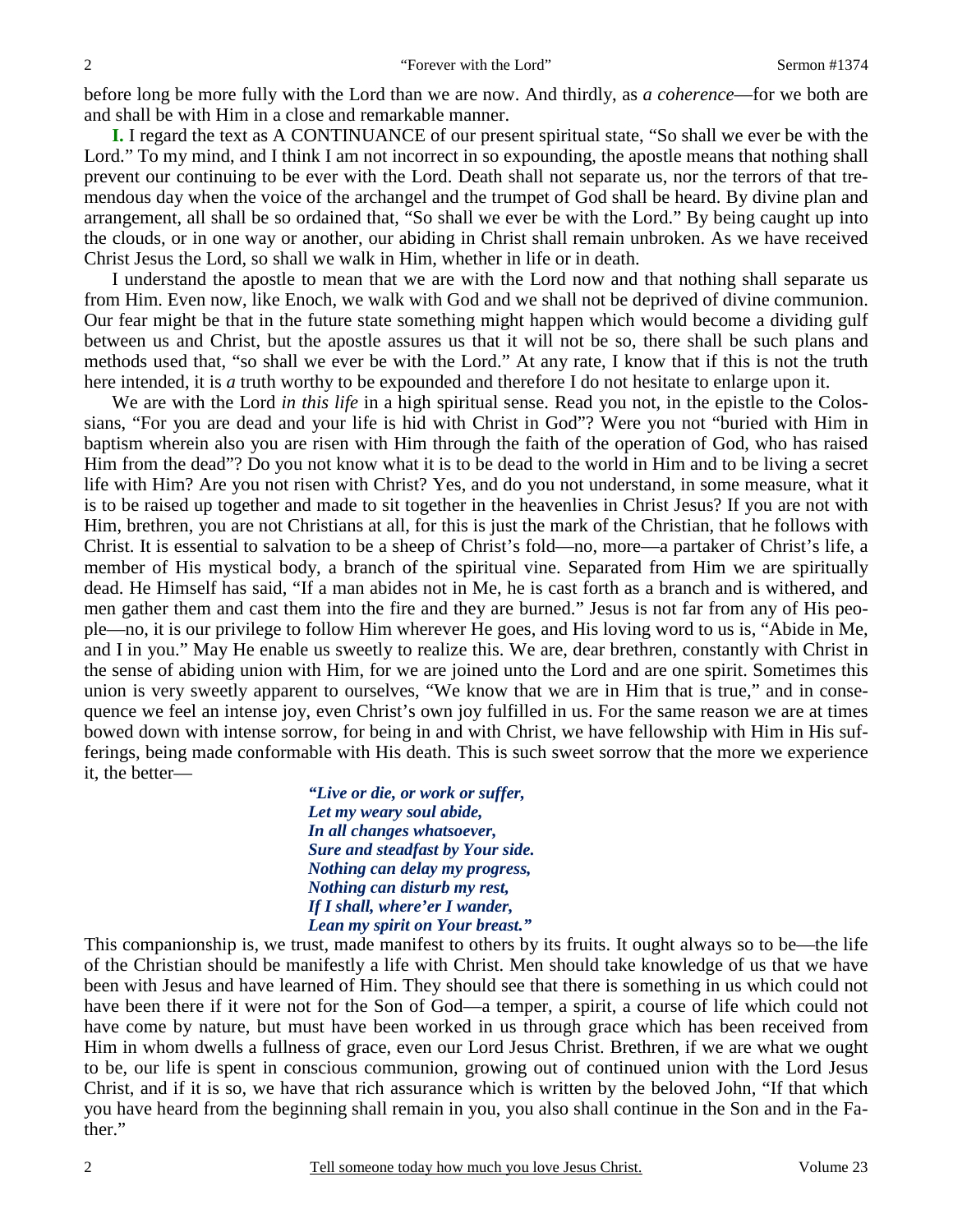We are with Him, dear friends, in this sense too, that His unchanging love is always set upon us and our love, feeble though it sometimes may be, never quite dies out. In both senses, that challenge of the apostle is true, "Who shall separate us from the love of God which is in Christ Jesus our Lord?" We can say, "I am my Beloved's and His desire is towards me," and on the other hand, we also testify, "My Beloved is mine, and I am His." He claims us and we claim Him. He loves us and we love Him. There is a union of heart between us. We are with Him, not against Him. We are in league with Him, enlisted beneath His banner, obedient to His Spirit. For us to live is Christ—we have no other aim.

He is with us by the continued indwelling of the Holy Spirit who is with us and shall be in us forever. His anointing abides on us and because of it we abide in Christ Jesus. He has sent us the Comforter to represent Himself and through that divine Paraclete He continues to be with us and so even now we are ever with the Lord.

Our Lord has also promised to be with us whenever we are engaged in His work. That is a grand word of encouragement, "Lo, I am with you alway, even unto the end of the world." Think not, therefore, that it will be the first time of our being with Christ when we shall see Him in glory, for even now He manifests Himself unto us as He does not unto the world. Has He not often fulfilled His promise, "Where two or three are gathered together in My name, there am I in the midst of them"? We have heard the sound of our Master's feet behind us when we have been going on His errands. We have felt the touch of His hand when we have come to the forefront of the battle for His sake, and we have known that He dwells in us by His Spirit and is with us by the power wherewith He has attended our work, and the deeds which He has worked by the gospel which we have proclaimed. The Lord Jesus is with His church in her tribulation for His name's sake and He will ever be so, for He forsakes not His saints. "Fear not, I am with you," is as much a word of the Lord under the gospel as in Old Testament times. By the power of His blessed Spirit, Jesus abides with us, and through this present dispensation, He enables us to be "ever with the Lord."

But my brethren, the time is coming when *we shall die,* unless the Lord shall descend from heaven with a shout meanwhile. Assuredly in the article of death we shall still be with the Lord—

> *"Death may my soul divide From this abode of clay But love shall keep me near Your side Through all the gloomy way."*

"Yes, though I walk through the valley of the shadow of death, I will fear no evil; for You are with me; Your rod and Your staff they comfort me." This makes dying such delicious work to the people of God, for then especially is Jesus seen to be near. By death they escape from death and henceforth it is no more death for them to die. When Jesus meets His saints, there seems no iron gate to pass through, but in a moment they close their eyes on earth and open them in glory. Beloved, there should be no more bondage through fear of death, since Christ attends His people even in their descent into the tomb and strengthens them upon the bed of languishing. This has been a great joy to many departing saints. A dying believer, who was attended by an apothecary who was also a child of God, was observed to be whispering to himself while dying and his good attendant, wishing to know what were his last words, placed his ear against the dying man's lips and heard him repeating to himself again and again the words, "Forever with the Lord. Forever with the Lord." When heart and flesh were failing, the departing one knew that God was the strength of his life and his portion forever, and so he chose for his soft, low-whispered, dying song, "Forever with the Lord."

*After death* we shall abide awhile in the separate, disembodied state and we shall know as to our soul what it is to be still with the Lord, for what does the apostle say? "Knowing that when we are absent from the body we are present with the Lord." The dying thief was to be that day with Christ in paradise, and such shall be our lot as soon as our souls shall have passed out of this tenement of clay into that wondrous state of which we know so little. Our pure spirits shall "come unto Mount Sion, and unto the city of the living God, the heavenly Jerusalem, and to an innumerable company of angels, to the general assembly and church of the first-born which are written in heaven, and to God the Judge of all, and to the spirits of just men made perfect, and to Jesus the Mediator of the new covenant, and to the blood of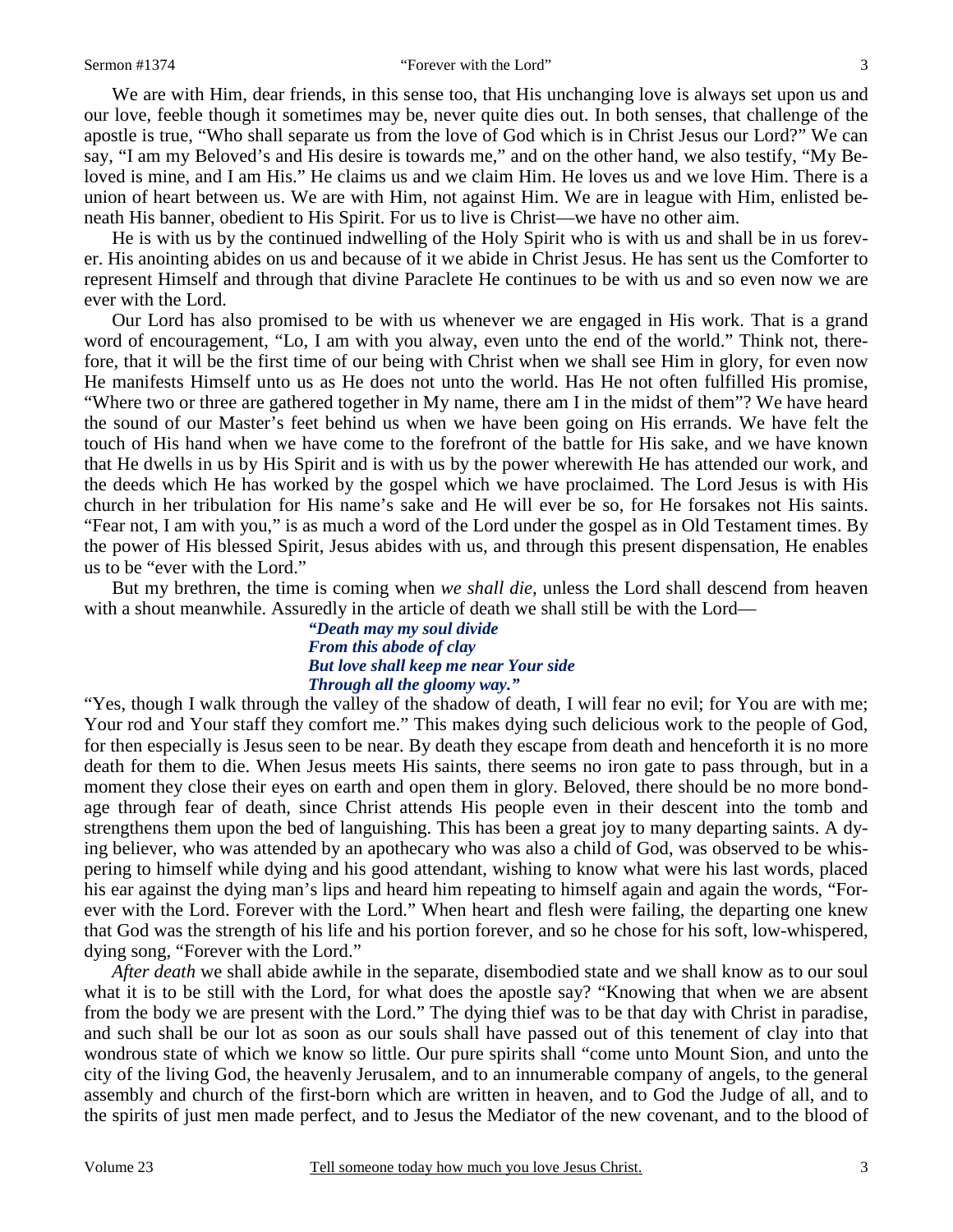sprinkling, that speaks better things than that of Abel." Who is dismayed when such a prospect opens up before him?

Yes, and this body which shall fall asleep, though apparently it shall be destroyed, yet shall not be so, but it shall only slumber awhile and then awake again and say, "When I awake I am still with You." Constantly death is described as sleeping in Jesus—that is the state of the saint's mortal frame through the interval between death and resurrection. The angels shall guard our bodies—all that is essential to complete the identity of our body shall be securely preserved so that the very seed which was put into the earth shall rise again in the beauty of efflorescence which becomes it. All, I say, that is essential shall be preserved intact, because it is still with Christ. It is a glorious doctrine which is stated by the apostle in the first epistle to the Thessalonians, the fifth chapter, at the ninth and tenth verses, "For God has not appointed us to wrath, but to obtain salvation by our Lord Jesus Christ, who died for us, that, whether we wake or sleep, we should live together with Him."

In due time the last trumpet shall sound and *Christ shall come,* but the saints shall be with Him. The infinite providence has so arranged that Christ shall not come without His people, for, "Them also that sleep in Jesus shall God bring with Him." The saints shall be with Him in the advent as they are now. Our souls shall hear the shout of victory and join in it. The voice of the archangel shall be actually heard by all His redeemed and the trump of God shall be sounded in the hearing of every one of His beloved, for we shall be with Jesus all through that glorious transaction. Whatever the glory and splendor of the second advent, we shall be with Jesus in it. I am not going to give you glimpses of the revealed future or offer any suggestion as to the sublime history which is yet to be written, but most certainly there is to be a last general judgment and then we shall be with Christ, assessors with Him at that day. Being ourselves first acquitted, we shall take our seat upon the judgment bench with Him. What says the Holy Spirit by the apostle, "Do you not know that the saints shall judge the world? Know you not that we shall judge angels?" The fallen angels, to their shame, shall in part receive the verdict of their condemnation from the lips of men and thus vengeance shall be taken upon them for all the mischief they have done to the sons of men. Oh, think of it. Amidst the terror of the tremendous day, you shall be at ease, resting in the love of God and beholding the glory of Christ and, "so shall you ever be with the Lord."

There is, moreover, to be a reign of Christ. I cannot read the Scriptures without perceiving that there is to be a millennial reign, as I believe, upon the earth and that there shall be new heavens and new earth wherein dwells righteousness. Well, whatever that reign is to be, we shall reign also. "And he that overcomes and keeps My words unto the end, to him will I give power over the nations; and he shall rule them with a rod of iron; as the vessels of a potter shall they be broken to shivers; even as I received of My Father." "And have made us unto our God kings and priests and we shall reign on the earth." He shall reign, but it will be "before His ancients gloriously." We shall be partakers in the splendors of the latter days, whatever they may be and, "So shall we ever be with the Lord."

The particular incident of the text does not exhaust the words, but you may apply them to the whole story of God's own children. From the first day of the spiritual birth of the Lord's immortals, until they are received up into the seventh heaven to dwell with God, their history may be summed up in these words, "So shall we ever be with the Lord." Whether caught up into the clouds or here below on this poor afflicted earth, in paradise or in the renovated earth, in the grave or in glory, we shall ever be with the Lord. And when comes the end, and God alone shall reign, and the mediatorial kingdom shall cease, ages, ages, and ages shall revolve, but "so shall we ever be with the Lord." The saints immortal shall be with their covenant Head and like Him, free from sorrow. All tendency to sin shall be gone and all fear of change or death. Their intimate communion will last on forever—

> *"Blessed state! Beyond conception. Who its vast delights can tell? May it be my blissful portion, With my Savior there to dwell."*

I think the text looks like a continuation of what is already begun, only rising to something higher and better. To be with Christ is life eternal—this we have already and shall continue to have and, "so shall we ever be with the Lord."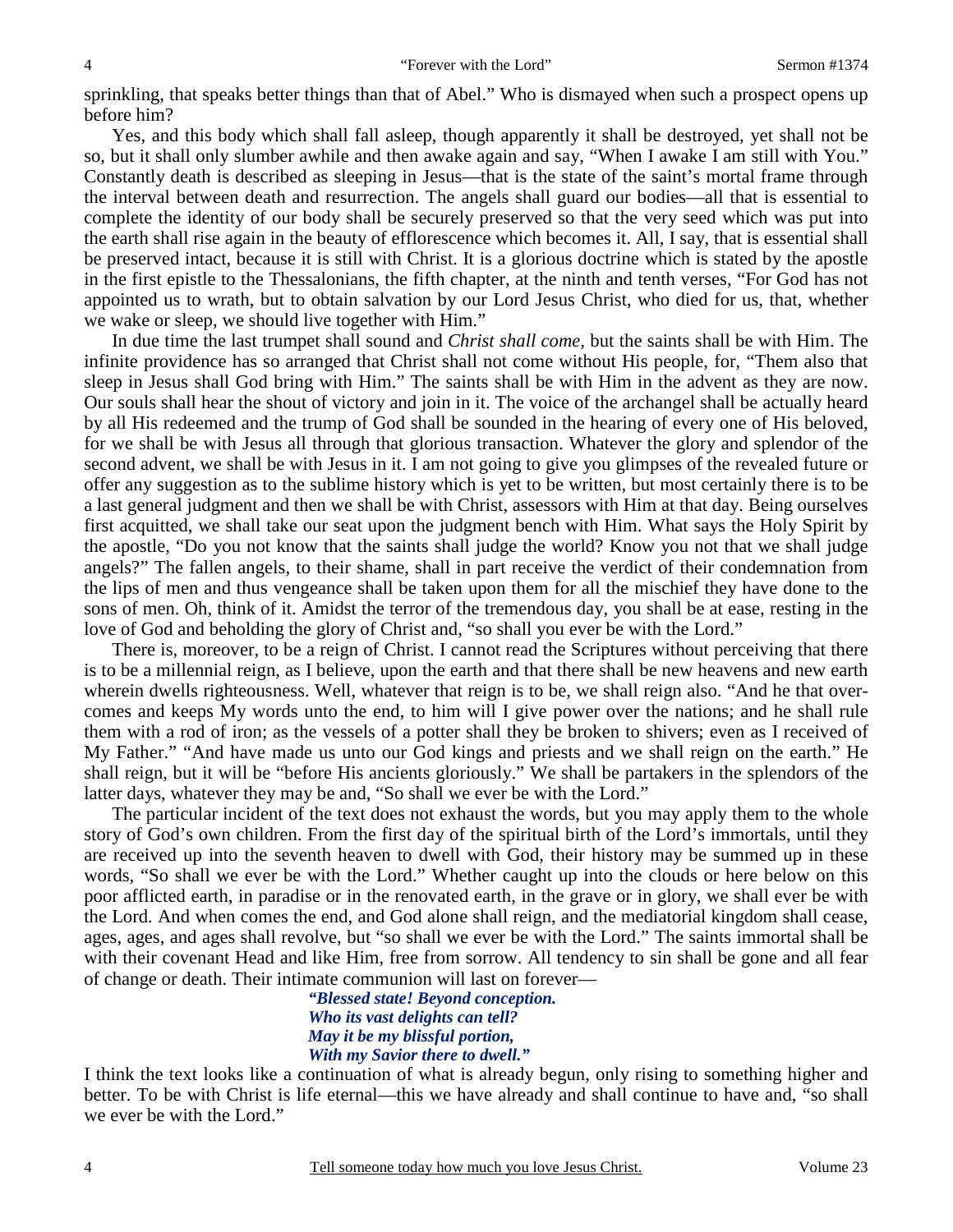**II.** Secondly, most assuredly, brethren, the text is A GREAT ADVANCEMENT, "So shall we ever be with the Lord."

It is an advancement upon this present state, for however spiritual-minded we may be and however in consequence thereof we may be very near unto our Lord Jesus, yet still we know that while we are present in the body we are absent from the Lord. This life, at its very best, is still comparatively an absence from the Lord, but in the world to come we shall be more perfectly at home. Now we cannot in the highest sense be with Christ, for we must, according to the apostle's phraseology, "depart, and be with Christ; which is far better," but there we shall be forever beholding His face unveiled. Earth is not heaven, though the believer begins the heavenly life while he is upon it. We are not with Christ as to place, nor as to actual sight, but in the glory-land we shall be.

And it is an advancement, in the next place, upon the present state of the departed, for though their souls are with the Lord, yet their bodies are subject to corruption. Still does the sepulcher contain the blessed dust of the fathers of our Israel, or scattered to the four winds of heaven, the martyr's ashes are still with us. The glorified saints are not as yet consciously "with the Lord" as to their complete manhood, but when the grand event shall occur of which Paul speaks, the body shall be reanimated. This is our glorious hope. We can say with the patriarch Job, "For I know that my Redeemer lives, and that He shall stand at the latter day upon the earth; and though after my skin, worms destroy this body, yet in my flesh shall I see God; whom I shall see for myself and mine eyes shall behold, and not another; though my reins be consumed within me." Know you not, brethren, that flesh and blood cannot inherit the kingdom of God? That is, as they are, but this corruptible must put on incorruption and this mortal must put on immortality, and then shall the entire manhood, the perfected manhood, the fully developed manhood, of which this manhood is, as it were, but a shriveled seed, be in the fullest and most divine sense forever with the Lord. This is an advancement even upon the present state of departed saints in paradise.

And now let us consider what this glorious condition is to which we shall be advanced. We shall be with the Lord in the strongest possible meaning of that language. So with Him that we shall never mind earthly things again, shall have no more to go into city business, or into the workshop, or into the field. We shall have nothing to do but to be engaged forever with Him in such occupations as shall have no tendency to take us off from communion with Him. We shall be so with Him as to have no sin to becloud our view of Him. The understanding will be delivered from all the injury which sin has worked in it and we shall know Him even as we are known. We shall see Him as a familiar friend and sit with Him at His marriage feast. We shall be with Him so as to have no fear of His ever being grieved and hiding His face from us again. We shall never again be made to cry out in bitterness of spirit, "Oh, that I knew where I might find Him." We shall always know His love, always return it, and always swim in the full stream of it, enjoying it to the full. There will be no lukewarmness to mar our fellowship. He shall never have to say to us, "I would you were either cold or hot." There shall be no weariness to suspend our ceaseless bliss. We shall never have to cease from fellowship with Him because our physical frame is exhausted through the excessive joy of our heart. The vessel will be strengthened to hold the new wine. No doubts shall intrude into our rest, neither doctrinal doubts nor doubts about our interest in Him, for we shall be so consciously with Him as to have risen ten thousand leagues above that gloomy state. We shall know that He is ours, for His left hand shall be under our head and His right hand shall embrace us, and we shall be with Him beyond all hazard of ever losing Him. The chief blessedness seems to me to lie in this, that we shall be with Him and with Him always. Now we are with the Lord in conscious enjoyment sometimes, but then we are away from Him. But there it will be constant, unwavering fellowship. No break shall ever occur in the intimate communion of the saints with Christ. Here we know that our high days and bright Sabbaths, with their sweetest joys, must have their eventides and then come the work-days with the burden of the week upon them. But there the Sabbath is eternal, the worship endless, the praise unceasing, the bliss unbounded. "Forever with the Lord." Speak of a thousand years of reigning? What is that compared with "forever with the Lord"? The millennium is little compared with "forever"—a millennium of millenniums would be nothing to it. There can come no end to us and no end to our bliss, since there can be no end to Him, "Because I live, you shall live also."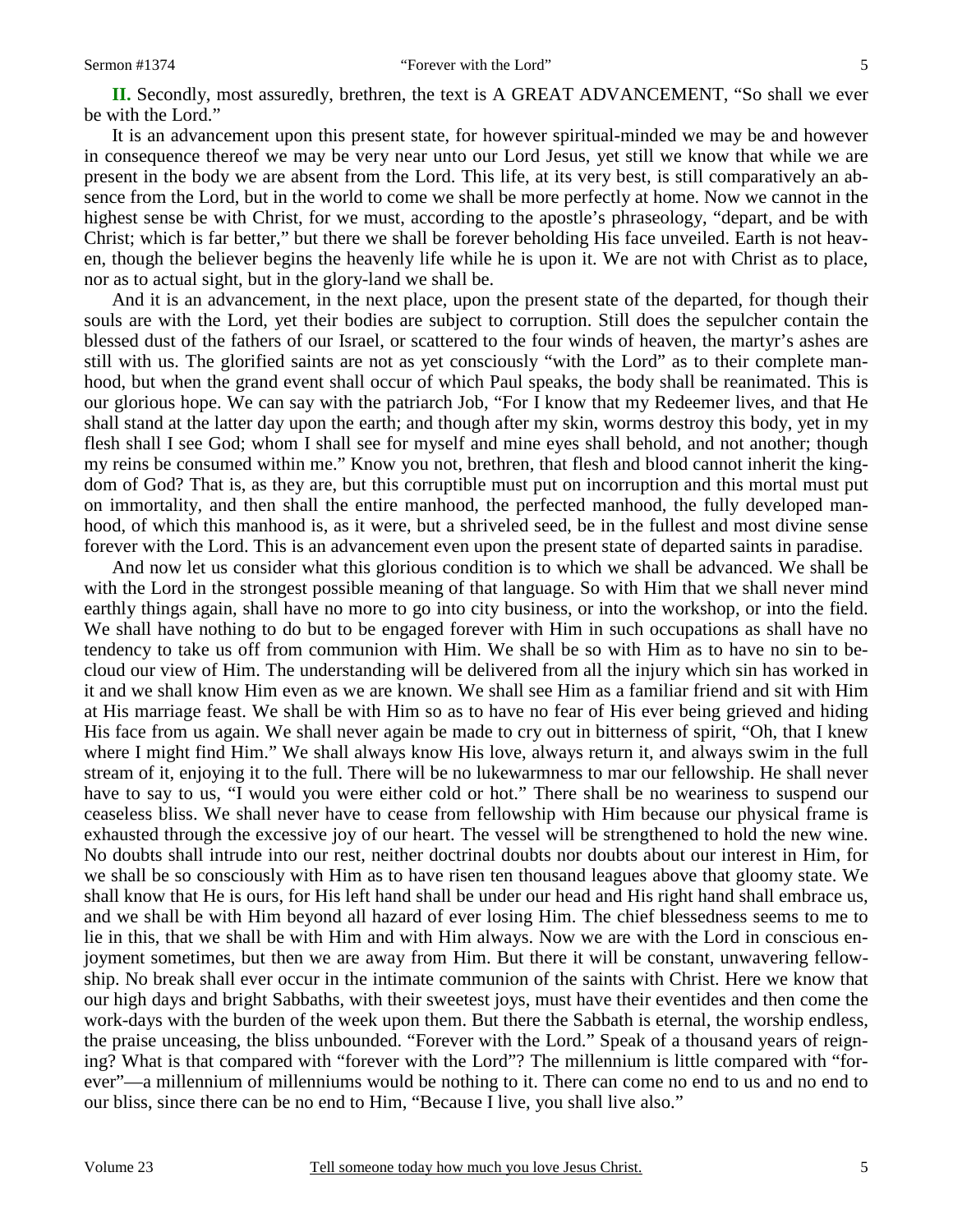"Forever with the Lord"—what will it mean? I remember a sermon upon this text by a notable preacher, of which the heads were as follows, "Forever life, forever light, forever love, forever peace, forever rest, forever joy." What a chain of delights! What more can heart imagine or hope desire? Carry those things in your mind and you will get, if you can drink into them, some idea of the blessedness which is contained in being forever with the Lord, but still recollect these are only the fruits and not the root of the joy. Jesus is better than all these. His company is more than the joy which comes out of it. I do not care so much for "life forever," nor for, "light forever," as I do for "forever with the Lord." Oh, to be with Him! I ask no other bliss and cannot imagine anything more heavenly. Why, the touch of the hem of His garment healed the sick woman. The sight of Him was enough to give life to us when we were dead! What, then, must it be to be with Him actually, consciously and always? To be with Him no more by faith, but in very deed with Him forever? My soul is ready to swoon away with too much joy as she drinks even in her shallow measure into the meaning of this thought and I dare not venture further. I must leave you to muse your souls into it, for it needs quiet thought and room for free indulgence of holy imagination till you make your soul dream of this excess of joy. "Eye has not seen, nor ear heard, neither have entered into the heart of man, the things which God has prepared for them that love Him. But God has revealed them unto us by His Spirit."—

> *"O glorious hour! O blessed abode! I shall be near and like my God; And flesh and sin no more control The sacred pleasures of my soul."*

We love to think of being with Jesus under the aspect which the text specially suggests to us. We are to be forever with the Redeemer, not as Jesus the Savior only, but as *the Lord*. Here we have seen Him on the cross and lived thereby. We are with Him now in His cross-bearing and shame and it is well, but our eternal companionship with Him will enable us to rejoice in Him *as the Lord*. What said our Master in His blessed prayer? "I will that they also, whom You have given Me, be with Me where I am; that they may behold My glory." It will be heaven to us to be forever with Him as the Lord. Oh, how we shall delight to obey Him as our Lord! How we shall triumph as we see what a Lord He is over all the universe! And what a conqueror He is over all His enemies! He will be more and more the Lord to us as we see all things put under Him. We shall forever hail Him as King of kings and Lord of lords. How we will adore Him there when we see Him in His glory. We worship Him now and are not ashamed to believe that the Man of Nazareth is "very God of very God," but oh, how His deity will shine upon us with infinite brightness when we come to be near Him. Thanks be to His name, we shall be strengthened to endure the sight and we shall rejoice to see ourselves in the full blaze of His glory. Then shall we see what our poet endeavored to describe when he said*—*

> *"Adoring saints around Him stand, And thrones and powers before Him fall; The God shines gracious through the Man, And sheds sweet glories on them all."*

We shall be forever with the Lord and His Lordship shall be most upon our minds. He has been raised into glory and honor and is no more able to suffer shame—

> *"No more the bloody spear, The cross and nails no more; For hell itself shakes at His word, And all the heavens adore."*

**III.** Now we come to our third point and shall consider what, for want of a better word, I entitle A COHERENCE. Those who are acquainted with the Greek language know that the, *"with,"* here is not *meta*, which signifies being in the same place with a person, but *"sun,"* which goes much further and implies a coherence—the two who are with each other are intimately connected. Let me show you what I mean. We are to be forever with the Lord. Now, the Christian's life is all along like the life of His Lord and so it is a life with Christ. He was in all things with His brethren and grace makes us to be with Him. Just hurriedly look at your spiritual experience and your Lord's life and see the parallel. When you were new born as a Christian, you were born as Jesus Christ was, for you were born of the Holy Spirit. What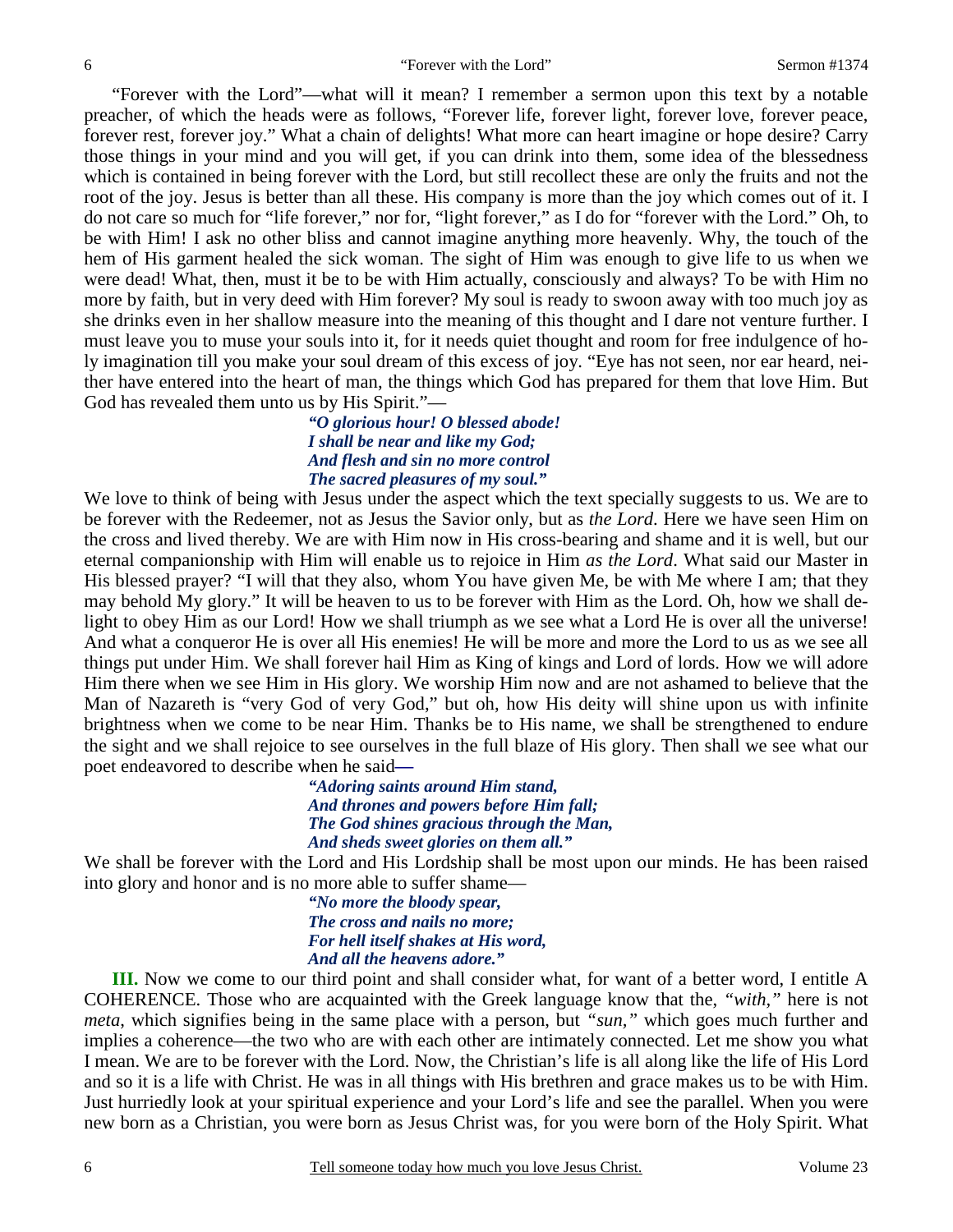happened after that? The devil tried to destroy the new life in you, just as Herod tried to kill your Lord you were with Christ in danger, early and imminent. You grew in stature and in grace and while grace was yet young, you staggered those who were about you with the things you said and did and felt, for they could not understand you. Even thus, when He went up to the temple, our Lord amazed the doctors who gathered around Him. The Spirit of God rested upon you, not in the same measure, but still as a matter of fact it did descend upon you as it He did upon your Lord. You have been with Him in Jordan's stream and have received the divine acknowledgment that you are indeed the child of God. Your Lord was led into the wilderness to be tempted, and you too have been tempted of the devil. You have been with the Lord all along, from the first day until now. If you have been by grace enabled to live as you should, you have trodden the separated path with Jesus. You have been in the world, but not of it, holy, harmless, undefiled, and separate from sinners. Therefore, you have been despised—you have had to take your share of being unknown and misrepresented, because you are even as He was in the world. "Therefore the world knows us not, because it knew Him not." As He was here to serve, you have been with Him as a servant. You have carried His yoke and counted it an easy load. You have been crucified to the world with Him. You know the meaning of His cross and delight to bear it after Him. You are dead to the world with Him and wish to be as one buried to it. You have already, in your measure, partaken of His resurrection and are living in newness of life. Your life story is still to be like the life story of your Lord, only painted in miniature. The more you watch the life of Christ, the more clearly you will see the life of a spiritual man depicted in it and the more clearly will you see what the saints' future will be. You have been with Christ in life and you will be with Him when you come to die. You will not die the expiatory death which fell to His lot, but you will die feeling that, "It is finished," and you will breathe out your soul, saying, "Father, into Your hand I commend my spirit."

Then our Lord went to paradise and you will go there, too. You shall enjoy a sojourn where He spent His interval in the disembodied state. You shall be with Him and like Him and then like Him you shall rise when your third morning comes. "After two days will He revive us; in the third day He will raise us up, and we shall live in His sight." "Your dead men shall live, together with my dead body shall they arise." You shall also ascend as Christ did. Do you catch the thought? How did He ascend? In clouds. "A cloud received Him out of their sight," and a cloud shall receive you. You shall be caught up into the clouds to meet the Lord in the air and so shall you be ever with the Lord, in the sense of being like to Him, walking with Him in experience and passing through the like events. That likeness shall continue forever and forever. Our lives shall run parallel with that of our Lord.

Think then, beloved, we are to be like Christ as to our character. We are to be with the Lord by sharing His moral and spiritual likeness. Conformed to His image, we shall be adorned with His beauty. When the mother of Darius saw two persons entering her pavilion, she, being a prisoner, bowed to the one whom she supposed to be Alexander. It turned out to be Hyphestion, the King's favorite. Upon discovering that it was Hyphestion, the lady humbly begged Alexander's pardon for paying obeisance to the wrong person, but Alexander answered, "You have not mistaken, Madam, for he also is Alexander," meaning that he loved him so much that he regarded him as his other self. Our Lord looks on His beloved as one with Himself and makes them like Himself. You remember, brethren, how John bowed down before one of his fellow servants, the prophets in heaven. It was a great blunder to make, but I dare say you and I will be likely to make the same, for the saints are so like their Lord. Know you not that, "We shall be like Him when we shall see Him as He is"? Christ will rejoice to see them all covered with the glory which His Father has given Him. He will not be ashamed to call them brethren. Those poor people of His, who were so full of infirmity and mourned over it so much, they shall be so like Him that they shall be at once seen to be His brethren. Where shall such favored ones be found? We shall be with Him in the sense that we shall be partakers of all the blessedness and glory which our adorable Lord now enjoys. We shall be accepted together with Him. Is He the beloved of the Lord? Does His Father's heart delight in Him, as well it may? Behold you also shall be called Hephzibah, for His delight shall be in you. You shall be beloved of the Father's soul. Is He enriched with all manner of blessings beyond conception? So shall you be, for He has blessed us with all spiritual blessings in Christ Jesus, according as He has chosen us in Him. Is Christ exalted? Oh, how loftily is He lifted up to sit upon a